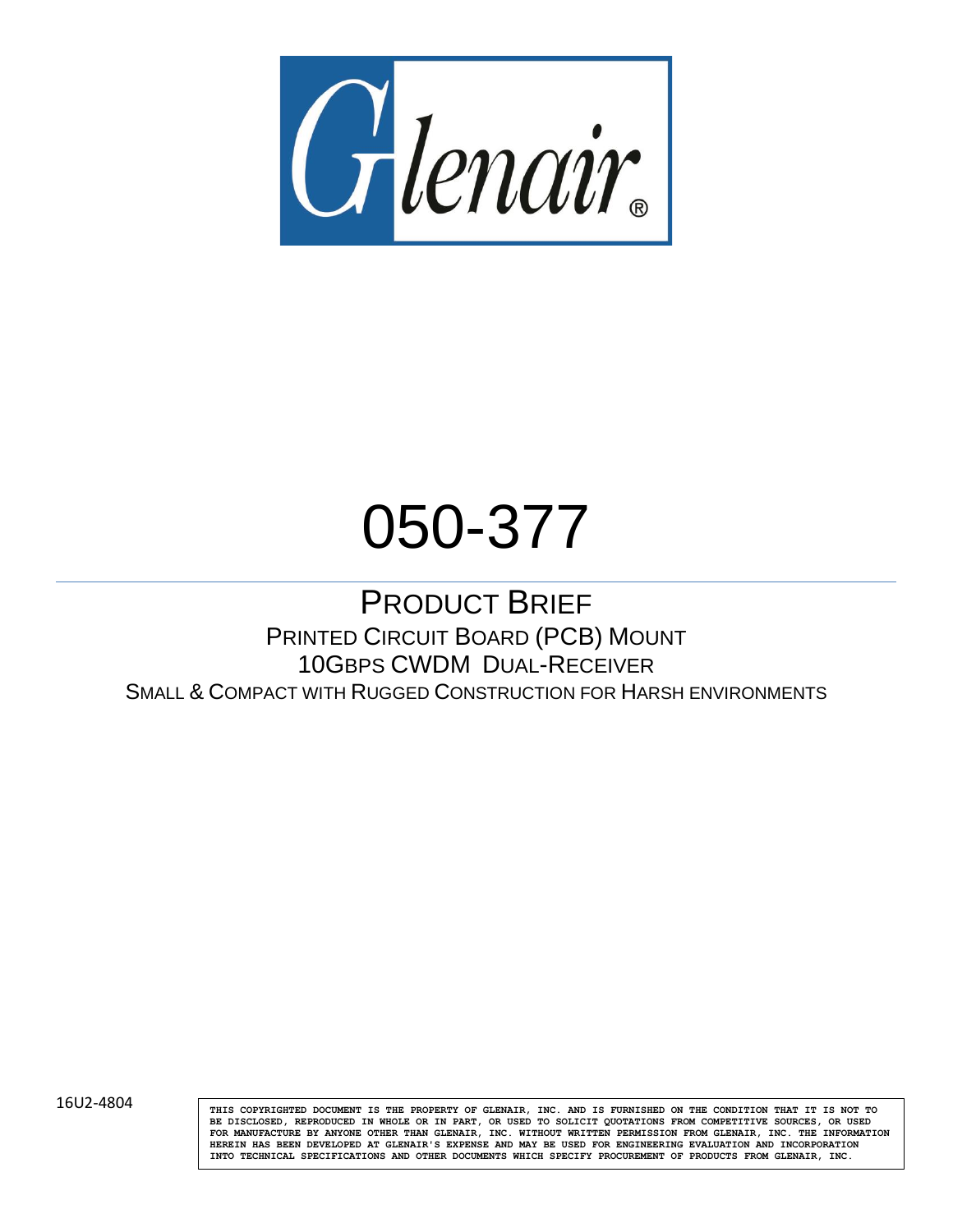

### *PCB Mount Fiber Optic 10Gbps CWDM Dual-Receiver, SMF, 3.3V*



Glenair 050-377, is a ruggedized harsh environment PCB mount 10Gbps Dual-Receiver with electrical and optical functionality equivalent to SFP devices but with mechanical design that is suited to the harsh temperature and vibration environments found in the Military, Aerospace, Railway, Oil and Gas, and Industrial applications. The PCB mount optical transceivers also support Digital Monitoring Interface (DMI) features in accordance with SFF 8472. The Dual-Receiver interfaces with a host board through a high speed electrical connector.



The receiver section consists of a Receiver Optical Subassembly (ROSA) and limiting amplifier to provide quantized CML output signals.

### **KEY FEATURES/BENEFITS**

- SFP Compatible Electrical I/O signal levels
- PIN PD to support high sensitivity up to 10 Gbps
- Industry standard CML outputs that make for simple integration on customer host PCB
- **Glenair Rugged GC Optical connector**
- Receiver is securely mounted with screws to PCB to ensure excellent shock and vibration performance
- High-Speed Electrical plug-in connector eliminates the need for soldering & enables ease of servicing
- Compact Size: Approx. 0.8" x 0.9" x 0.5"
- -40°C to +85°C Operating Case Temperature
- Glenair fiber jumpers connect from transceiver to any Glenair Mil/Aero Fiber Optic Connector Style
- **Evaluation fixtures available**
- Digital Diagnostic and Monitoring (DMI) based on SFF-8472

### **APPLICATIONS**

- Harsh Environment such as: Airborne, Tactical, Railway, Industrial, Oil and Gas and Shipboard applications
	- o Ethernet, Fibre channel, 1x, 2x, 4x, 8x SFPDP



### *Example: 050-377*

*PCB Mount CWDM Dual-Receiver, SMF,, Two Wire Address = A2h & A4h, Data Rate = 10 Gbps,* 

*Standard Screw Length*

*\*\*Temperature and Screw Length Mod Codes will not be added onto Digital Memory ID (See Table 7)*

| ©2017 Glenair, Inc.  | REV: 6       | US Cage Code 06324      |  |                   | Printed in USA            |
|----------------------|--------------|-------------------------|--|-------------------|---------------------------|
| <b>GLENAIR, INC.</b> | 1211 AIR WAY | GLENDALE. CA 91201-2497 |  | TEL: 818-247-6000 | FAX: 818-500-9912         |
| www.glenair.com      |              | PAGE 2 of 19            |  |                   | E-mail: sales@glenair.com |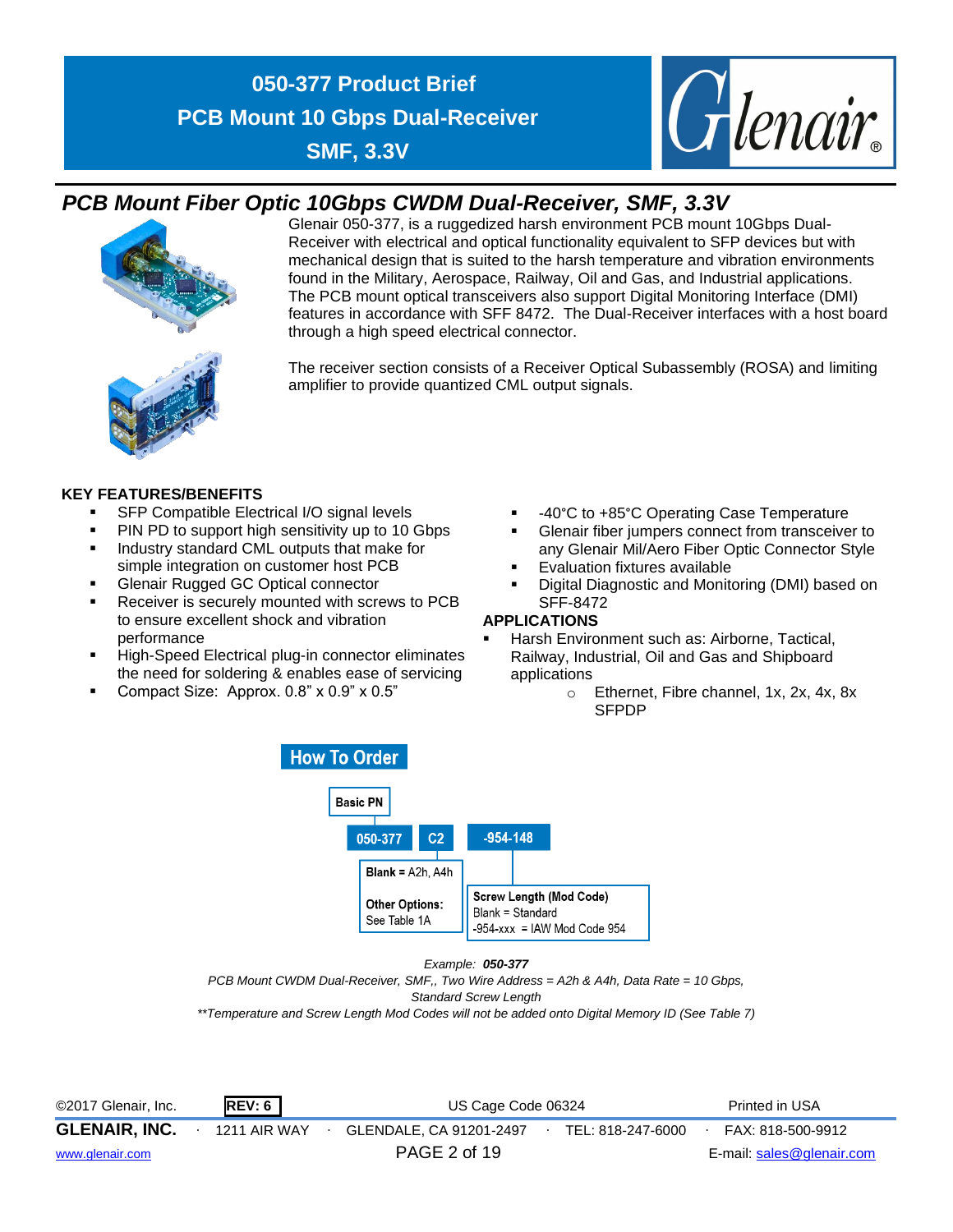

### **TABLE 1A TWO WIRE ADDRESS –IDENTIFIER OPTIONS**

| <b>PN Identifier</b> | <b>Transceiver #1</b><br><b>Address</b> | <b>Transceiver #2</b><br><b>Address</b> |
|----------------------|-----------------------------------------|-----------------------------------------|
| <b>Blank</b>         | A2h                                     | A4h                                     |
| A6                   | A6h                                     | A8h                                     |
| <b>B2</b>            | B2h                                     | B4h                                     |
| B6                   | B6h                                     | B8h                                     |
| C <sub>2</sub>       | C2h                                     | C4h                                     |
| C <sub>6</sub>       | C6h                                     | C8h                                     |
| D <sub>2</sub>       | D2h                                     | D4h                                     |
| D6                   | D6h                                     | D <sub>8</sub> h                        |
| E <sub>2</sub>       | E2h                                     | E4h                                     |
| E6                   | E6h                                     | E8h                                     |

*\*Contact Glenair if additional addresses required*

| ©2017 Glenair, Inc.  | REV: 6       | US Cage Code 06324      |  |                   |  | Printed in USA            |
|----------------------|--------------|-------------------------|--|-------------------|--|---------------------------|
| <b>GLENAIR, INC.</b> | 1211 AIR WAY | GLENDALE, CA 91201-2497 |  | TEL: 818-247-6000 |  | FAX: 818-500-9912         |
| www.glenair.com      |              | PAGE 3 of 19            |  |                   |  | E-mail: sales@glenair.com |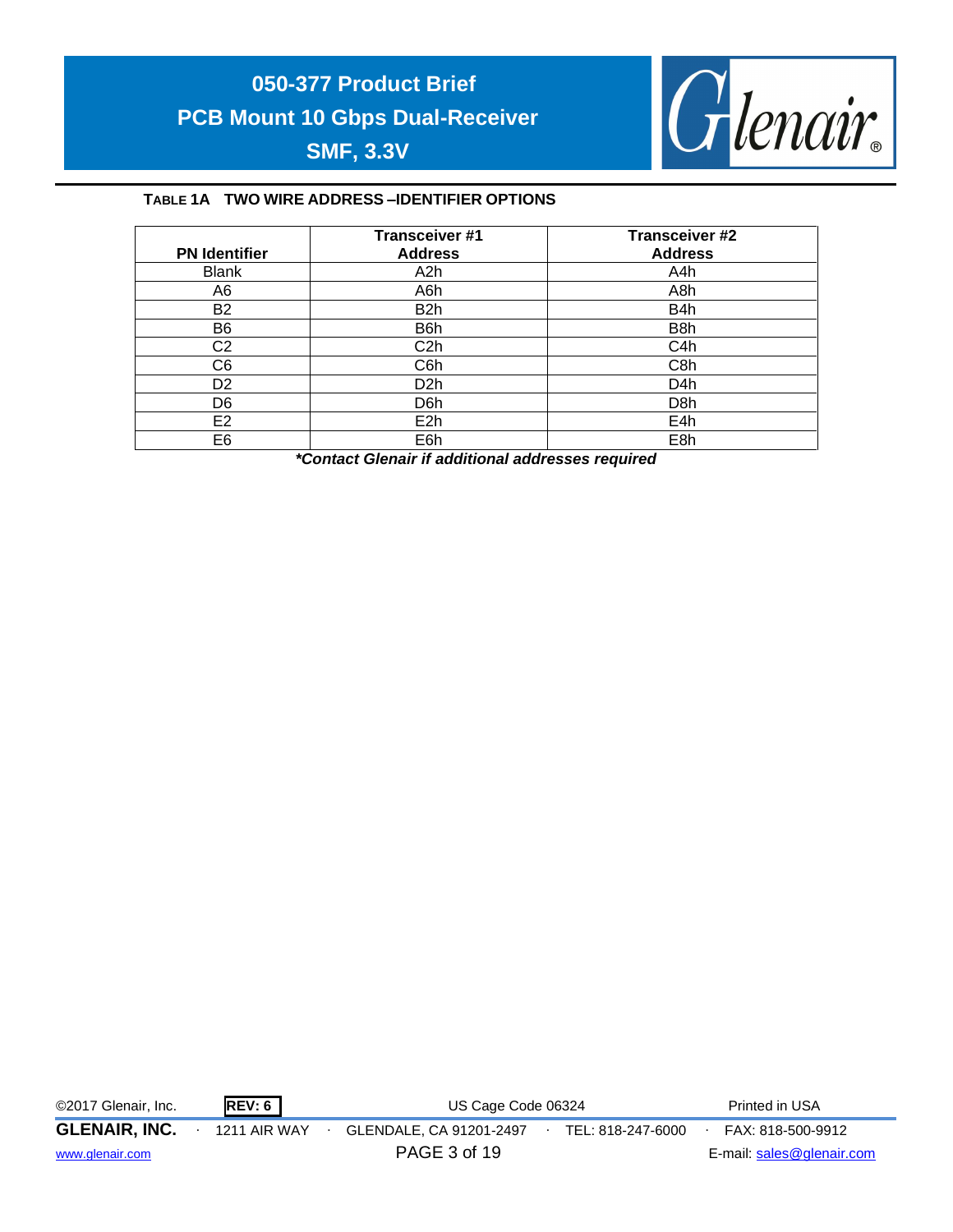



### *Ratings and Specifications*

### **TABLE 2 OPERATING CONDITIONS**

| Parameter                      | <b>Symbol</b>         | Min   | Тур | Max   | Units | <b>Notes</b>         |
|--------------------------------|-----------------------|-------|-----|-------|-------|----------------------|
| Operating Temperature, Case    | l op                  | $-40$ |     | $+85$ | °C    |                      |
| Supply Voltage                 | $V_{cc}$              | 3.135 | 3.3 | 3.465 |       |                      |
| <b>Supply Current</b>          | Icc                   |       | 180 | 270   | mA    | @ +85°C              |
| Power Supply Noise (Peak-Peak) | V <sub>ccripple</sub> |       |     | 5     | mV    | Per SFF-8431 Rev 4.1 |

### **TABLE 3 ELECTRO-OPTICAL CHARACTERISTICS - RECEIVER**

| <b>Parameter</b>                        | Symbol                        | Min   | Тур   | Max   | <b>Units</b>    | <b>Notes</b>          |
|-----------------------------------------|-------------------------------|-------|-------|-------|-----------------|-----------------------|
| Sensitivity, BER 10-12, PRBS31, Er 5 dB | $P_{IN}$                      |       | $-16$ | $-15$ | dBm             | PIN PD @ 10.3 Gbps    |
| <b>LOS Assert Level</b>                 | LOS <sub>A</sub>              | $-30$ | $-19$ |       | dB <sub>m</sub> | @ 10.3 Gbps           |
| <b>LOS Hysteresis</b>                   | $\mathsf{LOS}_{\mathsf{HYS}}$ | 0.5   | 2.0   |       | dB              |                       |
| Overload, BER 10-12, PRBS31             | $P_{IN}$                      | $+1$  |       |       | dBm             |                       |
| Optical Wavelength                      | <b>AIN</b>                    | 1260  |       | 1620  | nm              |                       |
| Receiver Differential Output Impedance  | Rout                          |       | 100   |       | Ohms            | AC coupled internally |
| Differential Output Voltage Swing       | Vout d                        | 300   |       | 850   | $mV_{p-p}$      | CML, 100 ohm          |

### **TABLE 4 COMPLIANCE SPECIFICATIONS**

| <b>CHARACTERISTIC</b>       | <b>Standard</b>     | <b>Condition</b>           | <b>Notes</b>        |
|-----------------------------|---------------------|----------------------------|---------------------|
| <b>Mechanical Shock</b>     | MIL-STD-810         | Para. 516.6, proc. I, 650g | 0.9 ms operating    |
| <b>Mechanical Vibration</b> | MIL-STD-810         | Para. 514.6, 40g rms       | Random, operating   |
| ESD.                        | MIL-STD-883         |                            | 500V HBM            |
| <b>Flame Resistance</b>     | <b>MIL-STD-1344</b> | Method 1012, Cond. B       | 30 seconds          |
| Damp Heat                   | MIL-STD-1344        | Method 1002.2, Cond. B     | 10 cycles, 24 hours |
| Eye Safety                  | CDRH and IEC-825    | Class 1 Laser Product      |                     |

### **TABLE 5 MATERIAL/FINISH**

| <b>Item</b>                           | <b>Material/Finish</b>                             |
|---------------------------------------|----------------------------------------------------|
| <b>PCB</b>                            | FR4                                                |
| PCB flex                              | FR4 & Polyimide                                    |
| Railings                              | Aluminum 6061-T6 per ASTM-B221/B211M or Equivalent |
| Screws                                | CRES Type, 302, 303, 304, 305, or 316              |
| <b>Optical Ferrules &amp; Sleeves</b> | Zirconia, Ceramic                                  |
| Solder type                           | RoHS compliant Sn95/Sb5 (232°C melting temp) &     |
|                                       | RoHS compliant Sn96.5/Ag3.0/Cu0.5 (217° melting)   |

| ©2017 Glenair, Inc.  | REV: 6       | US Cage Code 06324      |  |                   |  | Printed in USA            |
|----------------------|--------------|-------------------------|--|-------------------|--|---------------------------|
| <b>GLENAIR, INC.</b> | 1211 AIR WAY | GLENDALE, CA 91201-2497 |  | TEL: 818-247-6000 |  | FAX: 818-500-9912         |
| www.glenair.com      |              | PAGE 4 of 19            |  |                   |  | E-mail: sales@glenair.com |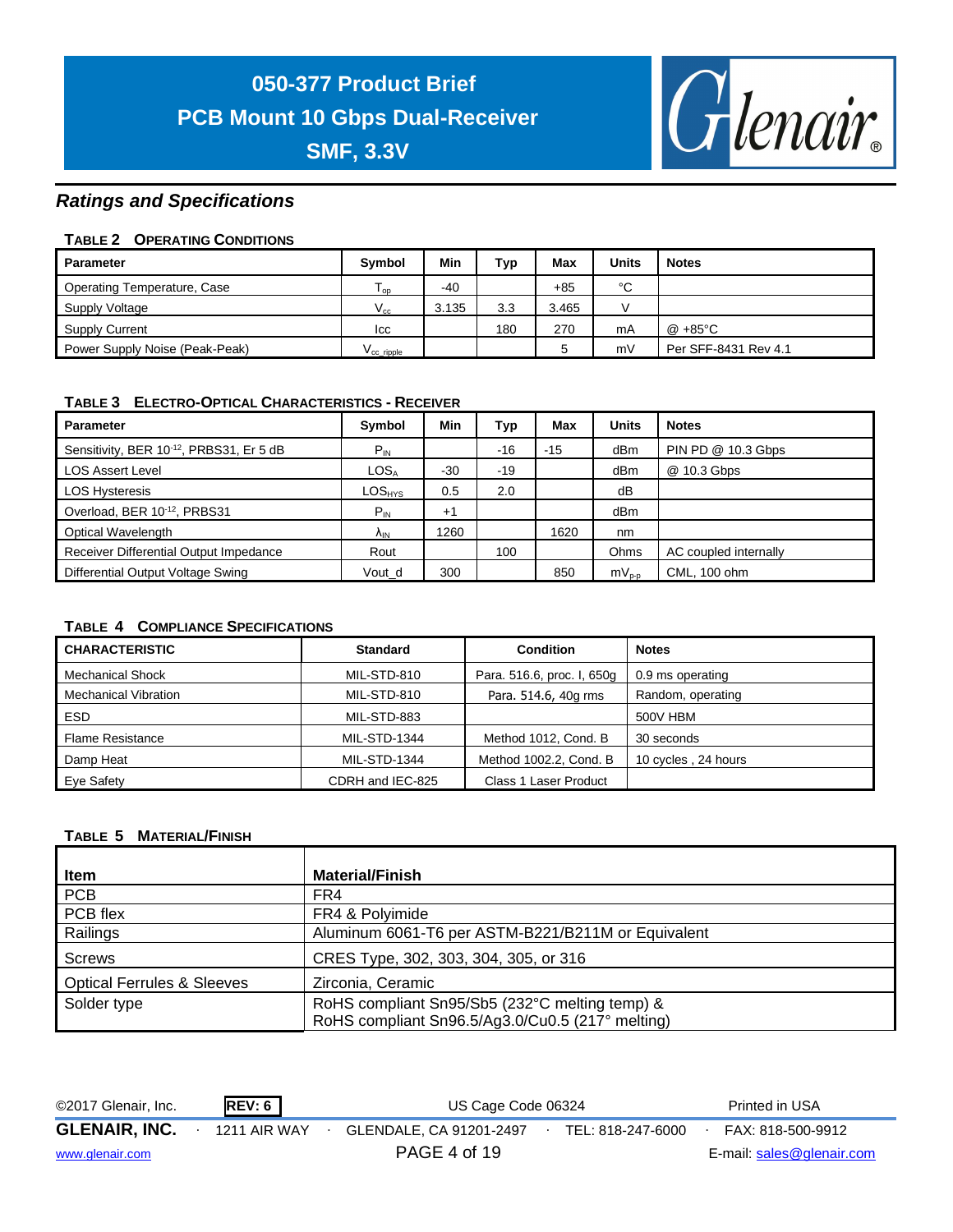

*Input/Output Definition*

*SEE DATA SHEET FOR MORE DETAILS*

| ©2017 Glenair, Inc.                     | <b>REV: 6</b> | US Cage Code 06324                                           | Printed in USA                                 |
|-----------------------------------------|---------------|--------------------------------------------------------------|------------------------------------------------|
| <b>GLENAIR, INC.</b><br>www.glenair.com | 1211 AIR WAY  | GLENDALE, CA 91201-2497<br>TEL: 818-247-6000<br>PAGE 5 of 19 | FAX: 818-500-9912<br>E-mail: sales@glenair.com |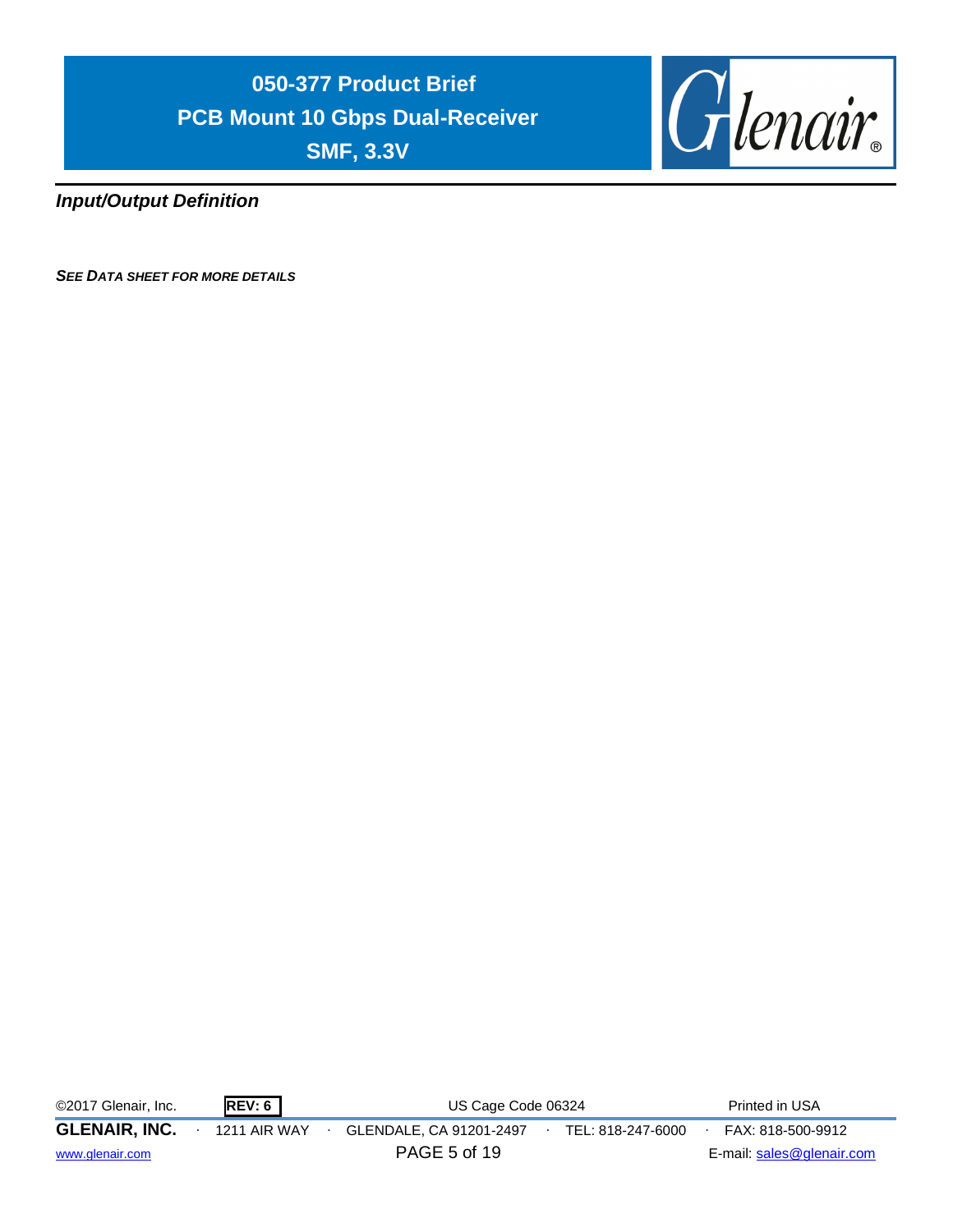

*FIGURE 1 - OUTLINE DRAWING*

*See Datasheet for more details*

| ©2017 Glenair, Inc.  | <b>REV: 6</b>       | US Cage Code 06324                           | Printed in USA            |
|----------------------|---------------------|----------------------------------------------|---------------------------|
| <b>GLENAIR, INC.</b> | <b>1211 AIR WAY</b> | GLENDALE, CA 91201-2497<br>TEL: 818-247-6000 | FAX: 818-500-9912         |
| www.glenair.com      |                     | PAGE 6 of 19                                 | E-mail: sales@glenair.com |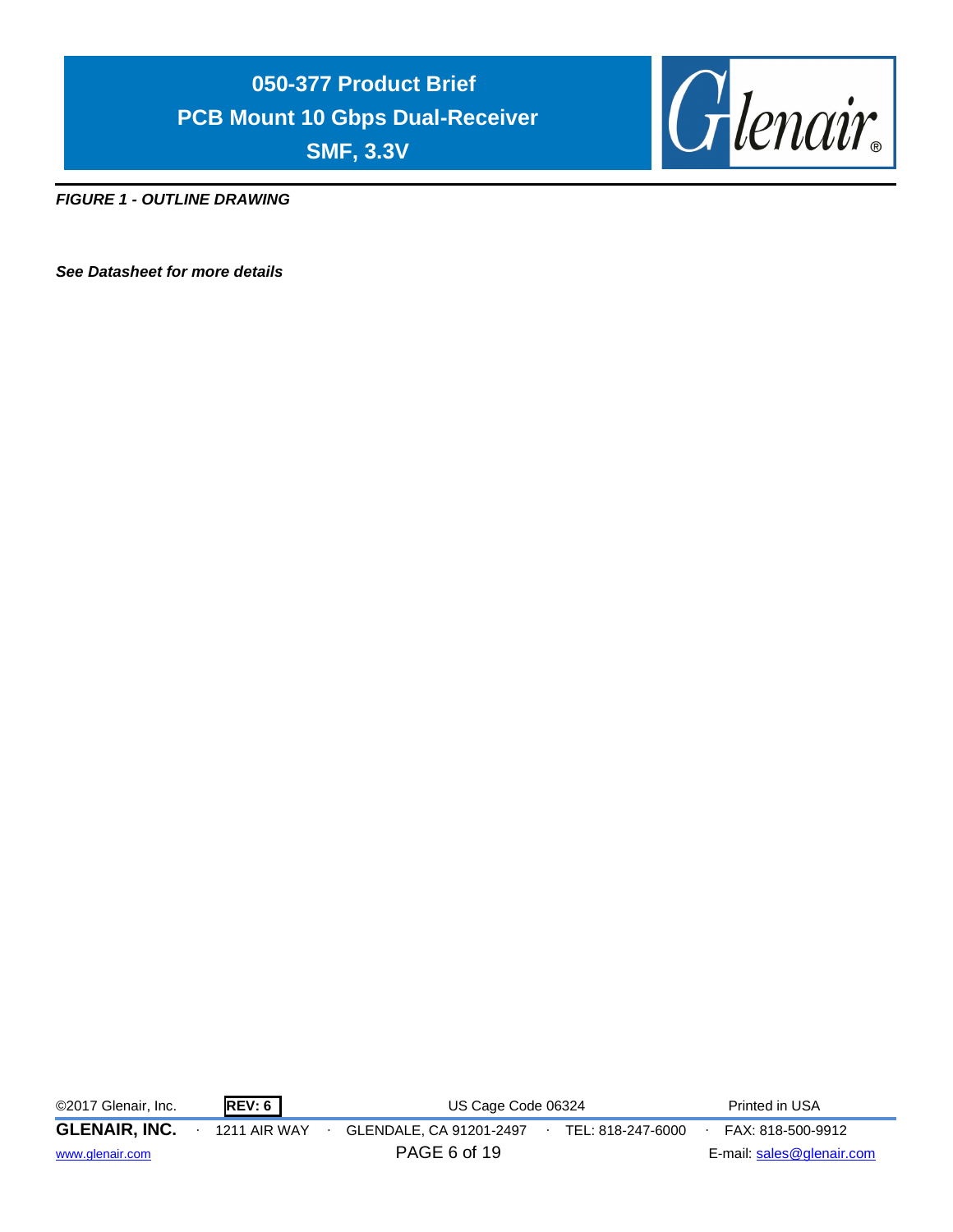

### *FIGURE 1 - OUTLINE DRAWING CONTINUED (MARKING)*

LABELING:

Each unit will be shipped in an antistatic bag. The label on the antistatic bag shall be at a minimum Arial size 10 black font and contain at a minimum the following information:

> ANTISTATIC BAG LABEL: Glenair Cage Code: 06324 PN: 050-377XX-XXXX-XXX Rev: X QTY: X J/N: X D/C:X S/N\*: XXXXXX \*If QTY is more than 1, there is no S/N

Each unit will be marked on the transceiver as follows. Either laser engraving or labeling may be used.

- Marking font to be Arial, greater than .08 inches in height.
- Marking:

FIRST LINE OF TEXT

• Glenair

• Serial Number (6 digits) SECOND LINE OF TEXT:

• Part number

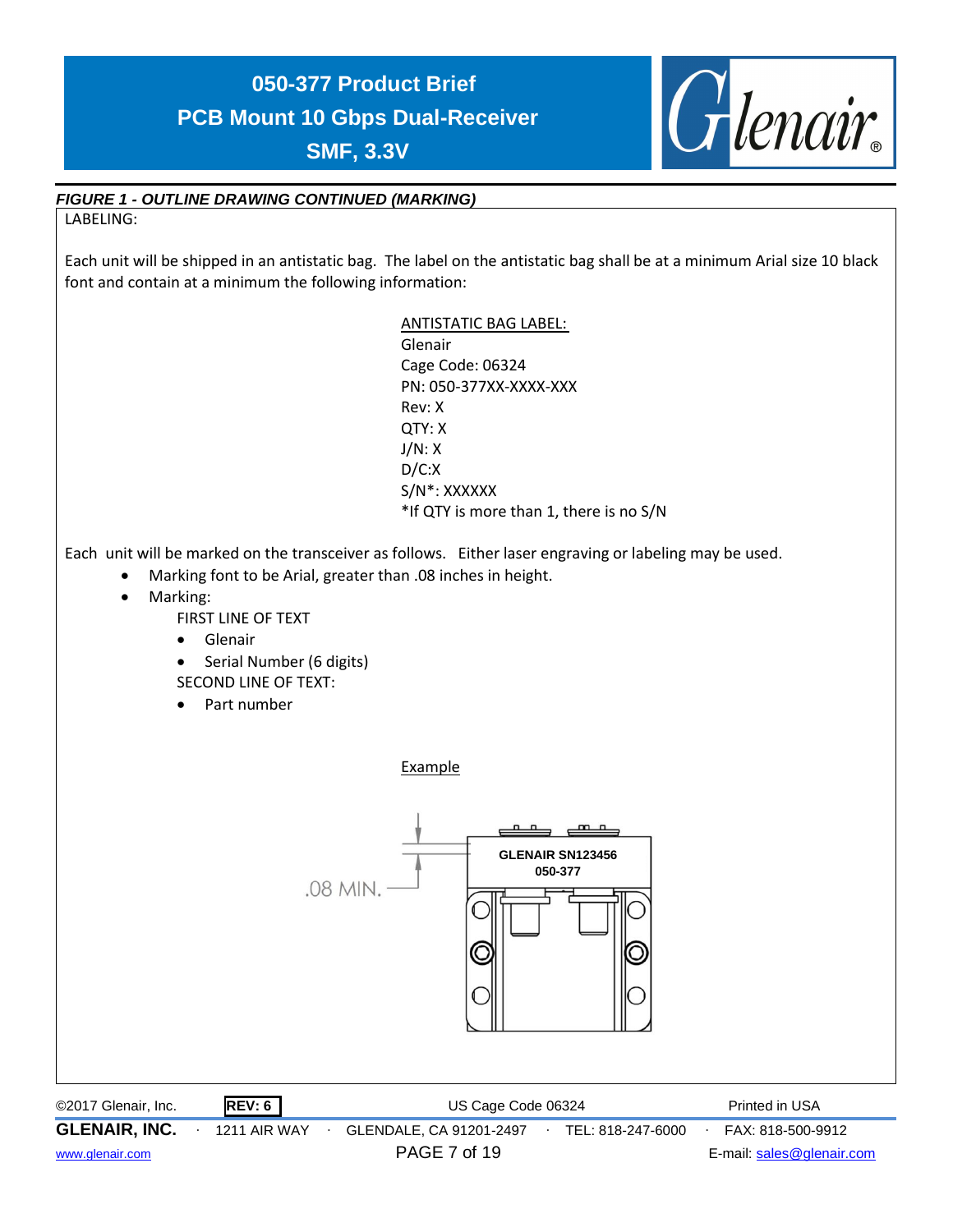

### *FUNCTIONAL DESCRIPTION*



### *RECEIVER SECTION*

### **Receiver Loss of Signal (LOS)**

The Loss Of Signal (LOS) output indicates an unusable optical input power level. The post-amplification IC includes transition detection circuitry which monitors the ac level of incoming optical signals and provides a TTL/CMOS compatible status signal to the host. A low LOS logic level indicates the presence of an optical input while a high LOS logic level indicates an unusable optical input. The LOS thresholds are factory-set so that a high output indicates a definite optical fault has occurred (e.g. failed transmitter, broken or disconnected fiber connection to the PCB Mount Module, etc.). The LOS can also be monitored via the 2-wire serial interface (address A2h and A4h, byte 110, bit 1).

| ©2017 Glenair, Inc.  | REV: 6       | US Cage Code 06324      |  |                   |  | Printed in USA            |
|----------------------|--------------|-------------------------|--|-------------------|--|---------------------------|
| <b>GLENAIR, INC.</b> | 1211 AIR WAY | GLENDALE, CA 91201-2497 |  | TEL: 818-247-6000 |  | FAX: 818-500-9912         |
| www.glenair.com      |              | PAGE 8 of 19            |  |                   |  | E-mail: sales@glenair.com |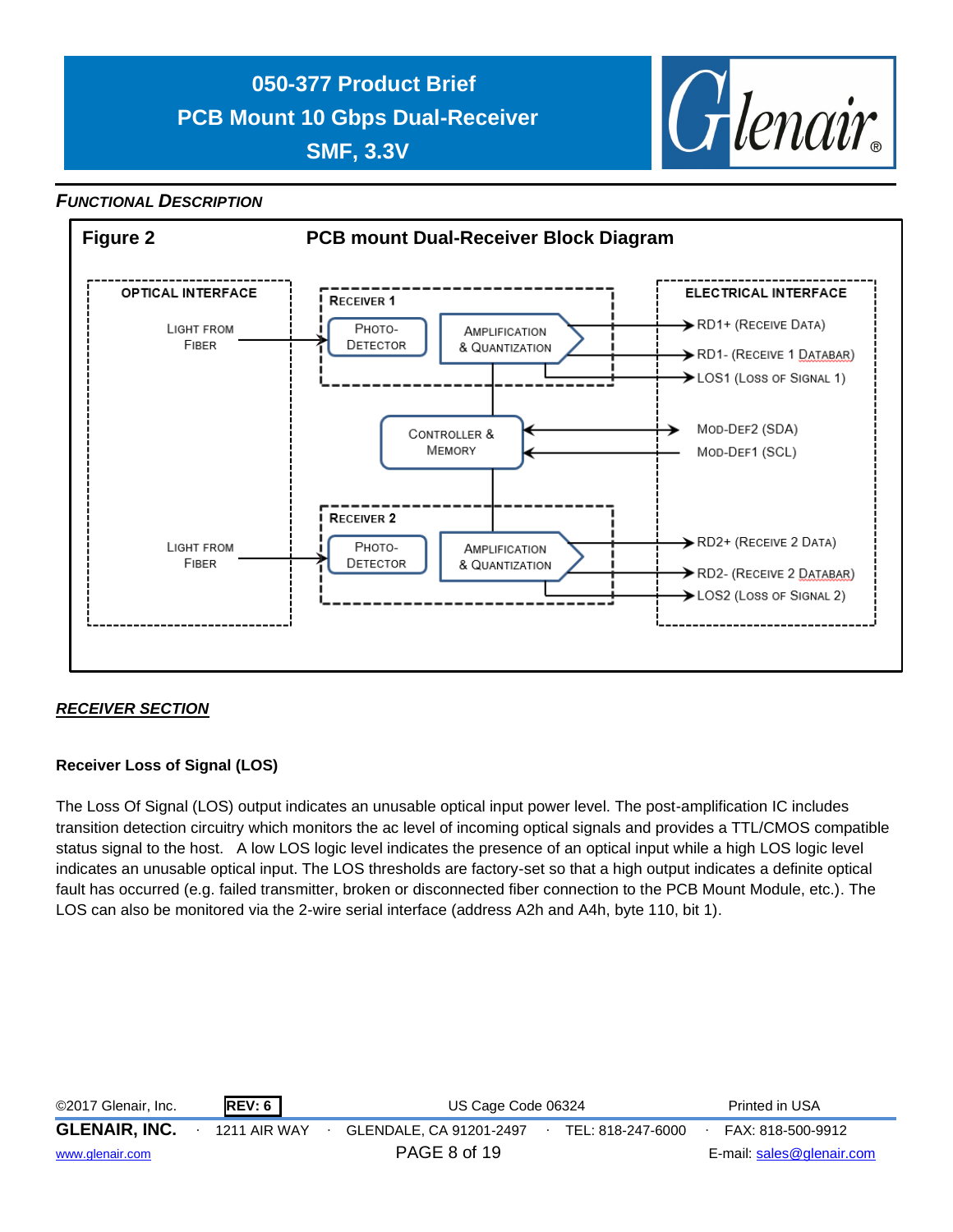

### **RECEIVER CML OUTPUT VOLTAGE AMPLITUDE AND DEEMPHASIS CONTROL**

CML output voltage amplitude, deemphasis, and rate select for each receiver of 057-377 dual receiver can be adjusted through the I2C serial interface (pins 13 and 15). Three configuration registers RXCTRL1, RXCTRL2, and SET\_CML, set CML output amplitude, deemphasis, and rate select of the receiver.

| <b>Register Address</b> | <b>Register Function</b> | Location       |
|-------------------------|--------------------------|----------------|
| 00h. RXCTRL1            | Receiver Control         | Table 02h. E8h |
| 01h. RXCTRL2            | Receiver Control         | Table 02h. E9h |
| 03h, SET CML            | Output CML Level Setting | Table 02h. EAh |

**Table select register 7Fh, I2C address for 050-377 (A2h/A4h), or 050-377-B2 (B2h/B4h), or 050-377-B6 (B6h/B8h),** 

### **CML Output Amplitude Range (Typical)**

| <b>RXCTRL1 [1]</b> | <b>RXCTRL2</b> [1] | <b>RXCTRL1 [7:6]</b>         |   | <b>MODE</b>                          | <b>OUTPUT AMPLITUDE</b> |
|--------------------|--------------------|------------------------------|---|--------------------------------------|-------------------------|
| <b>RATE SEL</b>    | <b>RXDE EN</b>     | <b>RXDEO</b><br><b>RXDE1</b> |   |                                      | $(mVp-p)$               |
|                    | 0                  |                              | Λ | High data-rate path                  | 400 to 1147             |
|                    |                    |                              |   | High data -rate path with deemphasis | 400 to 1041             |
|                    |                    |                              |   | High data -rate path with deemphasis | 400 to 987              |
|                    |                    |                              |   | High data -rate path with deemphasis | 400 to 908              |
|                    |                    |                              |   | High data -rate path with deemphasis | 400 to 828              |

Contact factory if lower data rate receivers required.

### **Output Signal Deemphasis Control (Typical)**

| <b>RXCTRL1 [1]</b> | <b>RXCTRL1 [7:6]</b>  |  | <b>MODE</b>                         | <b>DEEMPHASIS (dB)</b> |  |
|--------------------|-----------------------|--|-------------------------------------|------------------------|--|
| <b>RXDE EN</b>     | <b>RXDEO</b><br>RXDE1 |  |                                     |                        |  |
|                    |                       |  | Deemphasis block is disabled        |                        |  |
|                    |                       |  | Deemphasis block is enabled level 1 | 0.3                    |  |
|                    |                       |  | Deemphasis block is enabled level 2 |                        |  |
|                    |                       |  | Deemphasis block is enabled level 3 |                        |  |
|                    |                       |  | Deemphasis block is enabled level 4 | 4.3                    |  |

### **CML Output DAC Resolution (Typical)**

| <b>RXCTRL1 [1]</b> | <b>RXCTRL1 [7:6]</b><br><b>RXCTRL2 [1]</b> |              |              | <b>MODE</b>                          | <b>RESOLUTION</b> |
|--------------------|--------------------------------------------|--------------|--------------|--------------------------------------|-------------------|
| <b>RATE SEL</b>    | <b>RXDE EN</b>                             | <b>RXDE1</b> | <b>RXDEO</b> |                                      | $(mVp-p)$         |
|                    |                                            | x            | ⌒            | Low data-rate path                   | 4.5               |
|                    |                                            |              |              | High data-rate path                  | 4.5               |
|                    |                                            |              |              | High data -rate path with deemphasis | 4.1               |
|                    |                                            |              |              | High data -rate path with deemphasis | 3.9               |
|                    |                                            |              |              | High data -rate path with deemphasis | 3.6               |
|                    |                                            |              |              | High data -rate path with deemphasis | 3.3               |

SET\_CML DAC Range is 60 to 255 Decimal.

| ©2017 Glenair, Inc.  | <b>REV: 6</b> | US Cage Code 06324                           | Printed in USA            |
|----------------------|---------------|----------------------------------------------|---------------------------|
| <b>GLENAIR, INC.</b> | 1211 AIR WAY  | GLENDALE, CA 91201-2497<br>TEL: 818-247-6000 | FAX: 818-500-9912         |
| www.glenair.com      |               | PAGE 9 of 19                                 | E-mail: sales@glenair.com |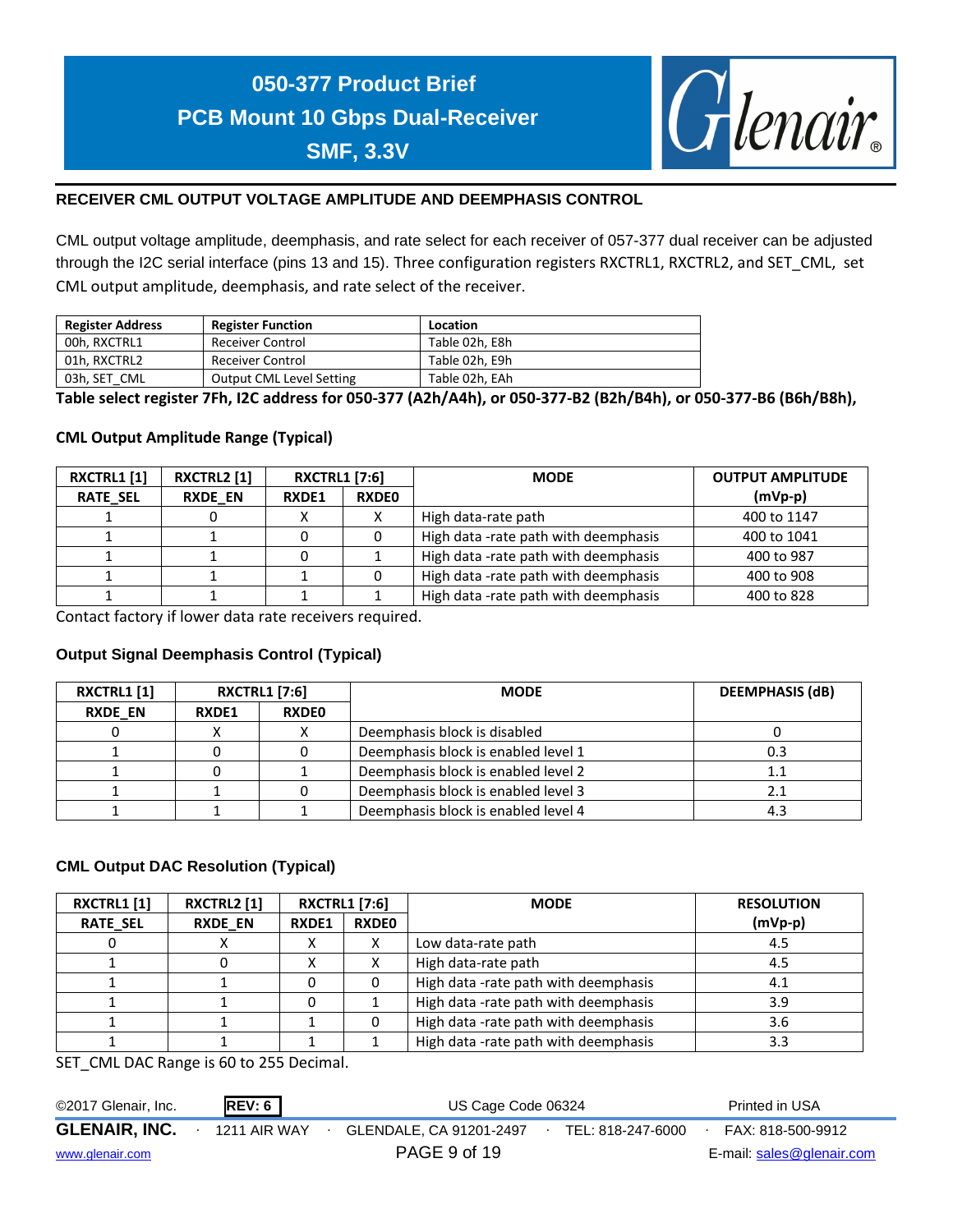

### *Memory Map*



| ©2017 Glenair, Inc.  | <b>REV: 6</b>       | US Cage Code 06324                           | Printed in USA            |
|----------------------|---------------------|----------------------------------------------|---------------------------|
| <b>GLENAIR, INC.</b> | <b>1211 AIR WAY</b> | GLENDALE, CA 91201-2497<br>TEL: 818-247-6000 | FAX: 818-500-9912         |
| www.glenair.com      |                     | PAGE 10 of 19                                | E-mail: sales@glenair.com |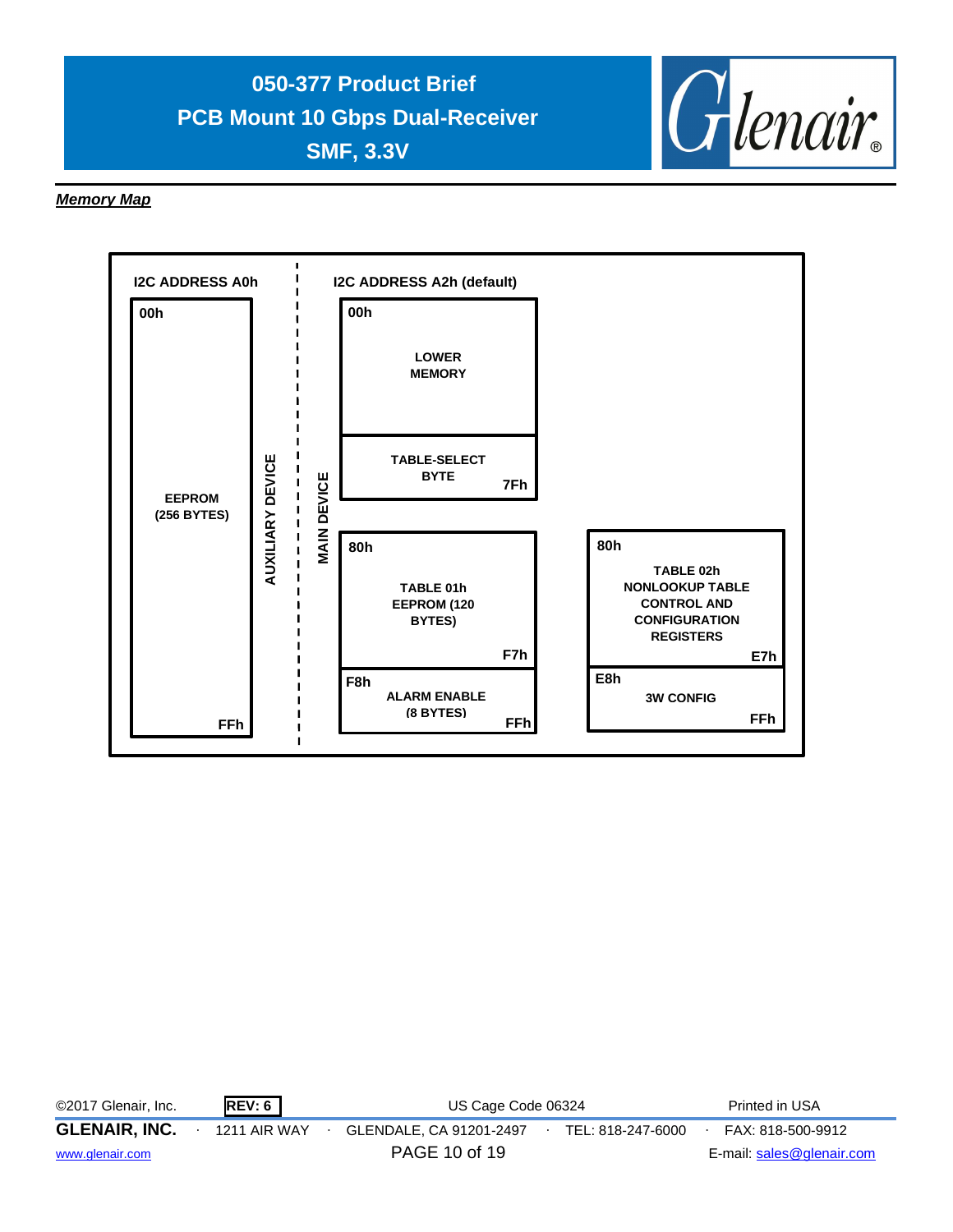

### *FUNCTIONAL I/O*

The PCB mount Dual-Receiver accepts industry standard differential signals such as LVPECL and CML within the scope of the SFP MSA. The module is AC-coupled and internally terminated.

Figure 3 illustrates a recommended interface circuit to link the PCB mount Dual-Receiver to the supporting Physical Layer integrated circuits.



### **FIGURE 3 RECOMMENDED PCB MOUNT DUAL-RECEIVER HOST BOARD SCHEMATIC** *SINGLE RECEIVER SHOWN (2X RECEIVERS PER MODULE)*

| ©2017 Glenair, Inc.  | REV: 6       | US Cage Code 06324      |  |                   |  | Printed in USA            |
|----------------------|--------------|-------------------------|--|-------------------|--|---------------------------|
| <b>GLENAIR, INC.</b> | 1211 AIR WAY | GLENDALE, CA 91201-2497 |  | TEL: 818-247-6000 |  | FAX: 818-500-9912         |
| www.glenair.com      |              | PAGE 11 of 19           |  |                   |  | E-mail: sales@glenair.com |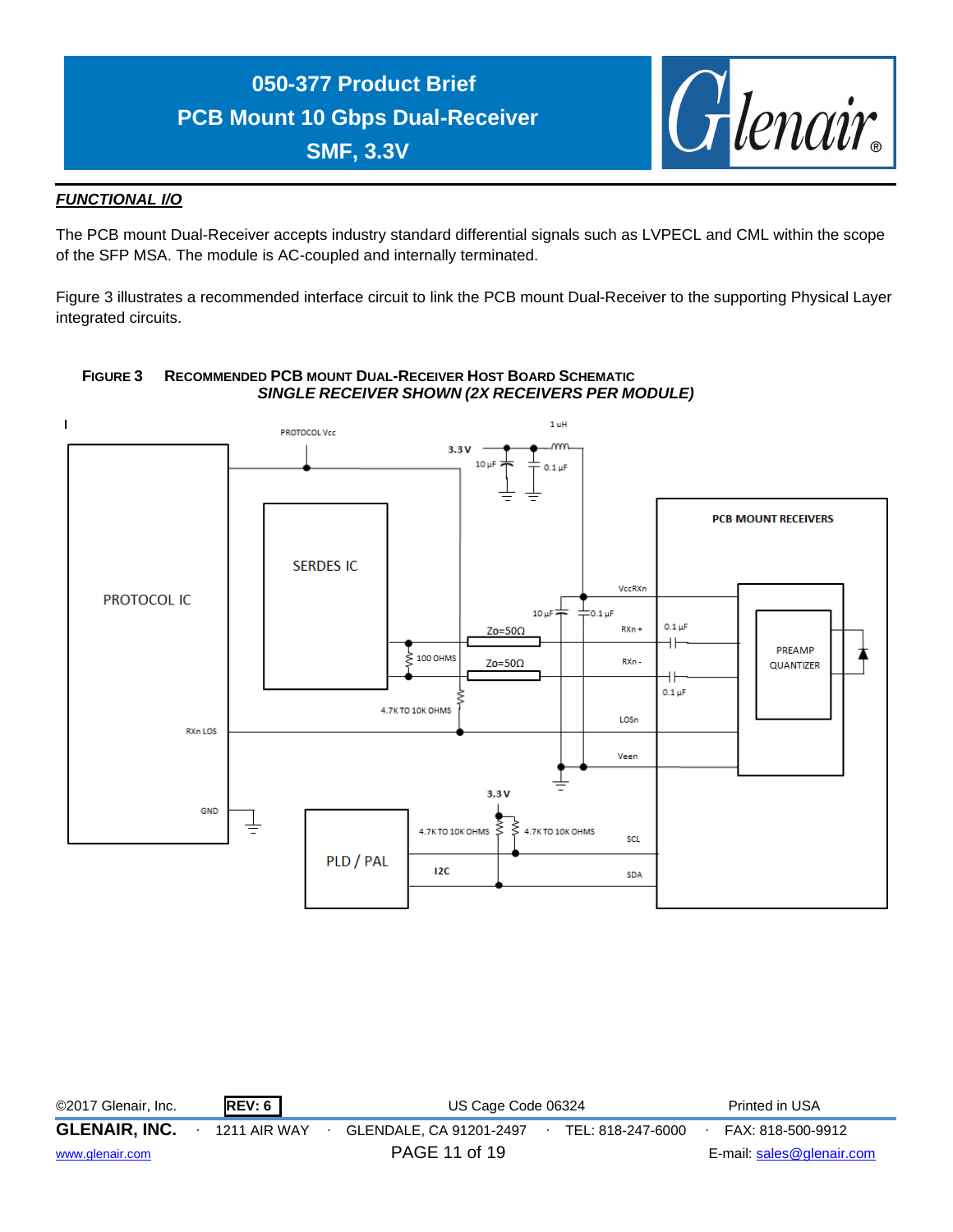

The PCB mount Dual-Receiver interfaces with the host circuit board through twenty I/O pins identified by function in Table 7. The Dual-Receiver high speed receive interface requires SFP MSA compliant signal lines on the host board. The Rx\_LOS lines require TTL lines on the host board (per SFF-8074i) if used. If an application chooses not to take advantage RX LOS do not need to be connected.

### *Digital Diagnostic Interface and Serial Identification (EEPROM)*

The PCB mount Dual-Receiver is derived from the SFF-8074i SFP specification and with SFF-8472, the SFP specification for Digital Diagnostic Monitoring Interface, but modified to account for Dual-Receiver functionality. Both specifications can be found at http://www.sffcommittee.org.



### *FIGURE 4 – DIGITAL DIAGNOSTIC MEMORY MAP OVERVIEW*

*A0h (Standard Serial ID Data Address) Other Dynamic Data Addresses available – see Part Number Development Options (Table 1 and Table 1A)*

The PCB mount Dual-Receiver features EEPROM for Serial ID, which contains the product data stored for retrieval by host equipment. This data is accessed via the 2-wire serial EEPROM derived from with the industry standard SFP Multi-Source Agreement but modified to account for Dual-Receiver functionality. The base EEPROM memory, bytes 0-255 at memory address A0h, is organized in compliance with SFF-8074i.

As an enhancement to the conventional SFP interface defined in SFF-8074i, the PCB mount Dual-Receiver is derived from SFF-8472 (digital diagnostic interface for optical transceivers) with memory organized as shown in Figure 4. This new digital diagnostic information is stored in bytes 0-255 at memory address A2h (RX1) and A4h (RX2). Using the 2 wire serial interface defined in the MSA, the PCB mount Dual-Receiver provides real time temperature, supply voltage, and received input power. These parameters are internally calibrated, per the SFF-8472 MSA. The digital diagnostic interface also adds the capability to monitor for Receiver Loss of Signal (RX\_LOS). The diagnostic information provides the opportunity for Predictive Failure Identification, Compliance Prediction, Fault Isolation and Component Monitoring.

| ©2017 Glenair, Inc.  | REV: 6       | US Cage Code 06324      | Printed in USA    |                           |
|----------------------|--------------|-------------------------|-------------------|---------------------------|
| <b>GLENAIR, INC.</b> | 1211 AIR WAY | GLENDALE. CA 91201-2497 | TEL: 818-247-6000 | FAX: 818-500-9912         |
| www.glenair.com      |              | PAGE 12 of 19           |                   | E-mail: sales@glenair.com |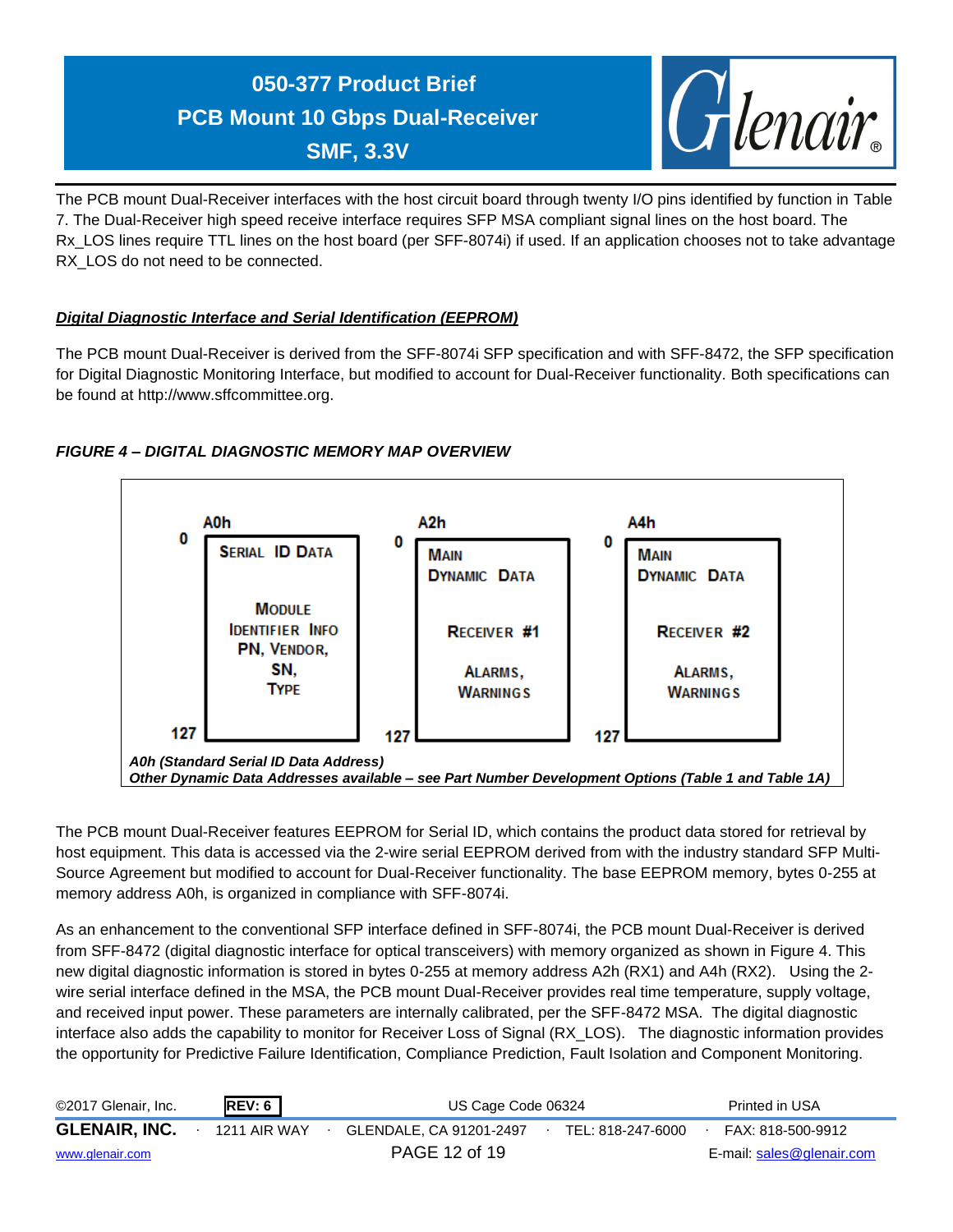

### *Compliance Prediction*

Compliance prediction is the ability to determine if an optical Dual-Receiver is operating within its operating and environmental requirements. The PCB mount Dual-Receiver provides real-time access to its internal supply voltage and temperature, allowing a host to identify potential component compliance issues. Received optical power is also available to assess compliance of fiber cable plant and remote transmitter. When operating out of requirements, the link cannot guarantee error free transmission.

### *Fault Isolation*

The fault isolation feature allows a host to quickly pinpoint the location of a link failure, minimizing downtime. For optical links, the ability to identify a fault at a local device, remote device or cable plant is crucial to speeding service of an installation. PCB mount Dual-Receiver real-time monitors of Vcc, Temperature and Rx\_Power can be used to assess local Dual-Receiver current operating conditions. In addition, status flag Rx Loss of Signal (LOS) is mirrored in memory and available via the two-wire serial interface.

### *Component Monitoring*

Component evaluation is another use of the PCB mount Dual-Receiver real-time monitors of Vcc, Temperature and Rx\_Power. Potential uses are as debugging aids for system installation and design, and Dual-Receiver parametric evaluation for factory or field qualification. For example, temperature per module can be observed in high density applications to facilitate thermal evaluation of systems that incorporate this PCB mount Dual-Receiver.

| ©2017 Glenair, Inc.  | REV: 6              | US Cage Code 06324      |                   | Printed in USA            |
|----------------------|---------------------|-------------------------|-------------------|---------------------------|
| <b>GLENAIR, INC.</b> | <b>1211 AIR WAY</b> | GLENDALE, CA 91201-2497 | TEL: 818-247-6000 | FAX: 818-500-9912         |
| www.glenair.com      |                     | PAGE 13 of 19           |                   | E-mail: sales@glenair.com |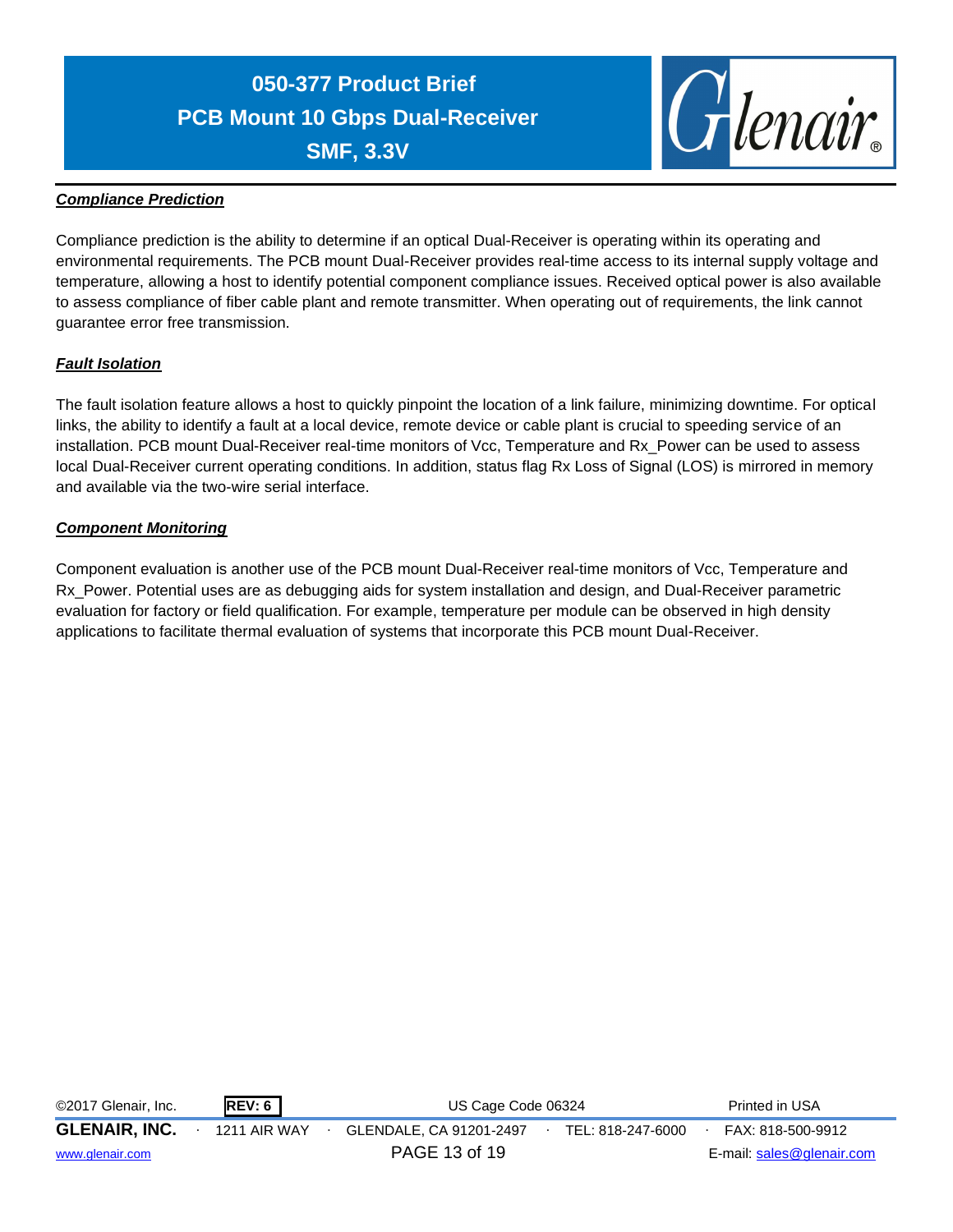

### *Required Host Board Components*

A power supply noise rejection filter as describe in SFP MSA is required on the host PCB to meet data sheet performance. This is filter incorporates an inductor which should be rated to 400 mADC and 1 Ω series resistance or better. It should not be replaced with a ferrite. The required filter is illustrated in Figure 5. Also, the host PCB for the PCB mount Dual-Receiver requires 4.7 K to 10 KΩ pull-up resistors for LOS, SCA and SDL lines.



### *Fiber Compatibility*

The Dual-Receiver is capable of transmission at 2 to 550 meters with 50/125 μm fiber, and at 2 to 275 meters with 62.5/ 125 μm fiber, for 1.25 GBd Ethernet. It is capable of transmission up to 550m with 50/125 μm fiber and up to 300m with 62.5/125 μm fiber, for 1.0625 GBd Fiber Channel.

### *Electrostatic Discharge (ESD)*

The Dual-Receiver is compatible with ESD levels found in typical manufacturing and operating environments as described JEDEC EIA JESD22-A114, Class 1C (<2000Volts) HBM. Glenair recommends that devices are handled with ESD precautions to limit exposure to below 500V HBM.

There are two design cases in which immunity to ESD damage is important. The first case is during handling of the Dual-Receiver prior to insertion to the host board. To protect the Dual-Receiver, it's important to use standard industry ESD handling precautions. These precautions include using grounded wrist straps, work benches, and floor mats in ESD controlled areas. The ESD sensitivity of the Glenair PCB mount Dual-Receiver is compatible with typical industry production environments.

The second case to consider is static discharges to the exterior of the host equipment after installation, in which case the Dual-Receiver may be subject to system-level ESD requirements.

| ©2017 Glenair, Inc.  | REV: 6       | US Cage Code 06324      | Printed in USA    |                           |
|----------------------|--------------|-------------------------|-------------------|---------------------------|
| <b>GLENAIR, INC.</b> | 1211 AIR WAY | GLENDALE, CA 91201-2497 | TEL: 818-247-6000 | FAX: 818-500-9912         |
| www.glenair.com      |              | PAGE 14 of 19           |                   | E-mail: sales@glenair.com |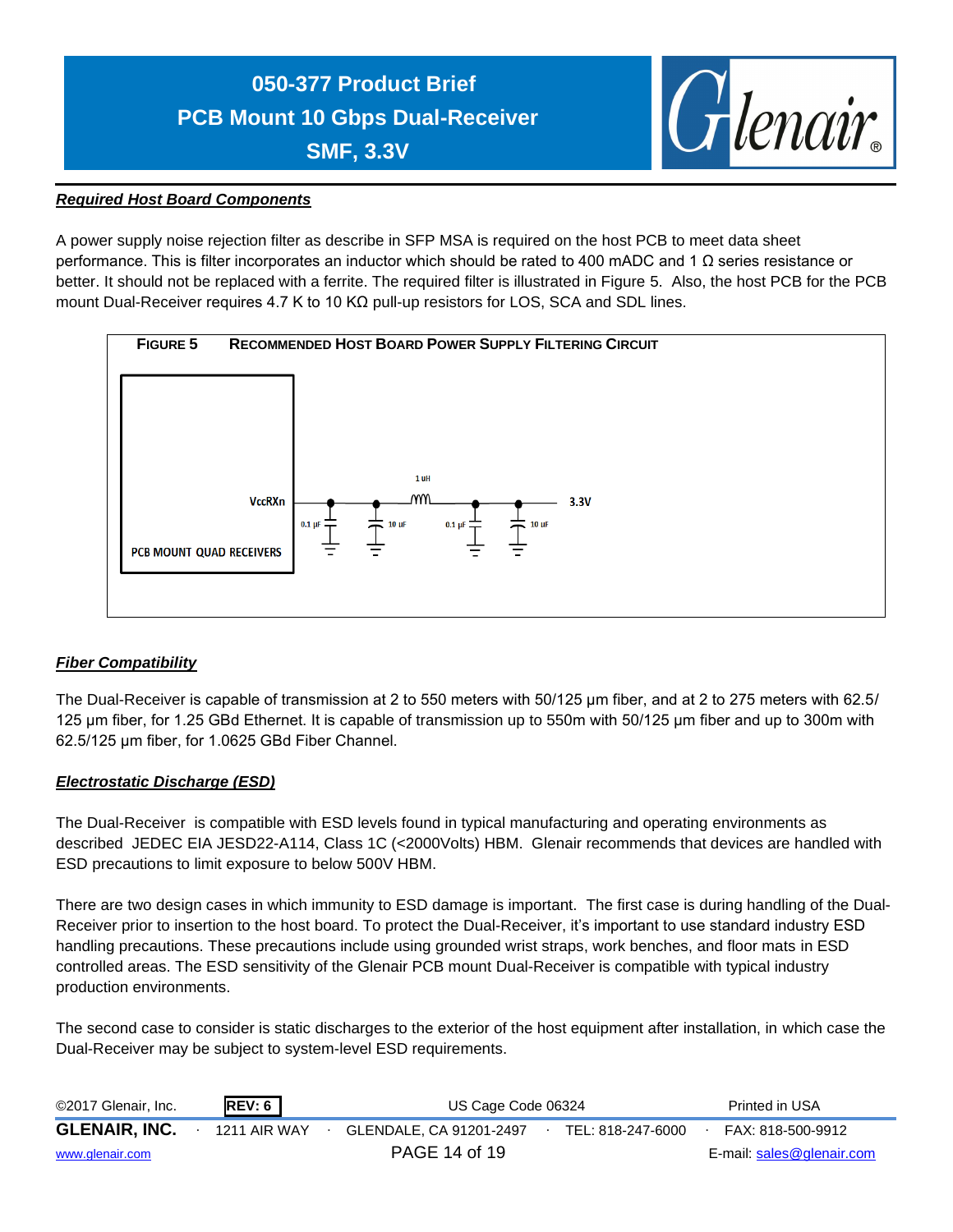

### *Application Support*

To assist in the dual-transmitter design and evaluation process, Glenair offers the following aids:

- Evaluation board & Product Manual, part number 050-330-MMF-EVALBOARD, which facilitates in the testing of the board mount dual-transmitter.
- 3D Step file to support modeling of mechanical fit and routing
- PADS schematic and PCB layout library files that can be exported into customer's PCB software design program
- Applications Aid Example of PCB layout including details of high speed transmission designs

### *Customer Manufacturing Processes*

This module is mounted with screws and interfaces with a high-speed low cost surface mount electrical connector residing on the host PC board. The board mount dual-transmitter is not designed for aqueous wash, IR reflow, or wave soldering processes and should be mounted on the host board after host PC board has been through its assembly process.

| ©2017 Glenair, Inc.  | REV: 6       | US Cage Code 06324      |  |                   |  | Printed in USA            |
|----------------------|--------------|-------------------------|--|-------------------|--|---------------------------|
| <b>GLENAIR, INC.</b> | 1211 AIR WAY | GLENDALE, CA 91201-2497 |  | TEL: 818-247-6000 |  | FAX: 818-500-9912         |
| www.glenair.com      |              | PAGE 15 of 19           |  |                   |  | E-mail: sales@glenair.com |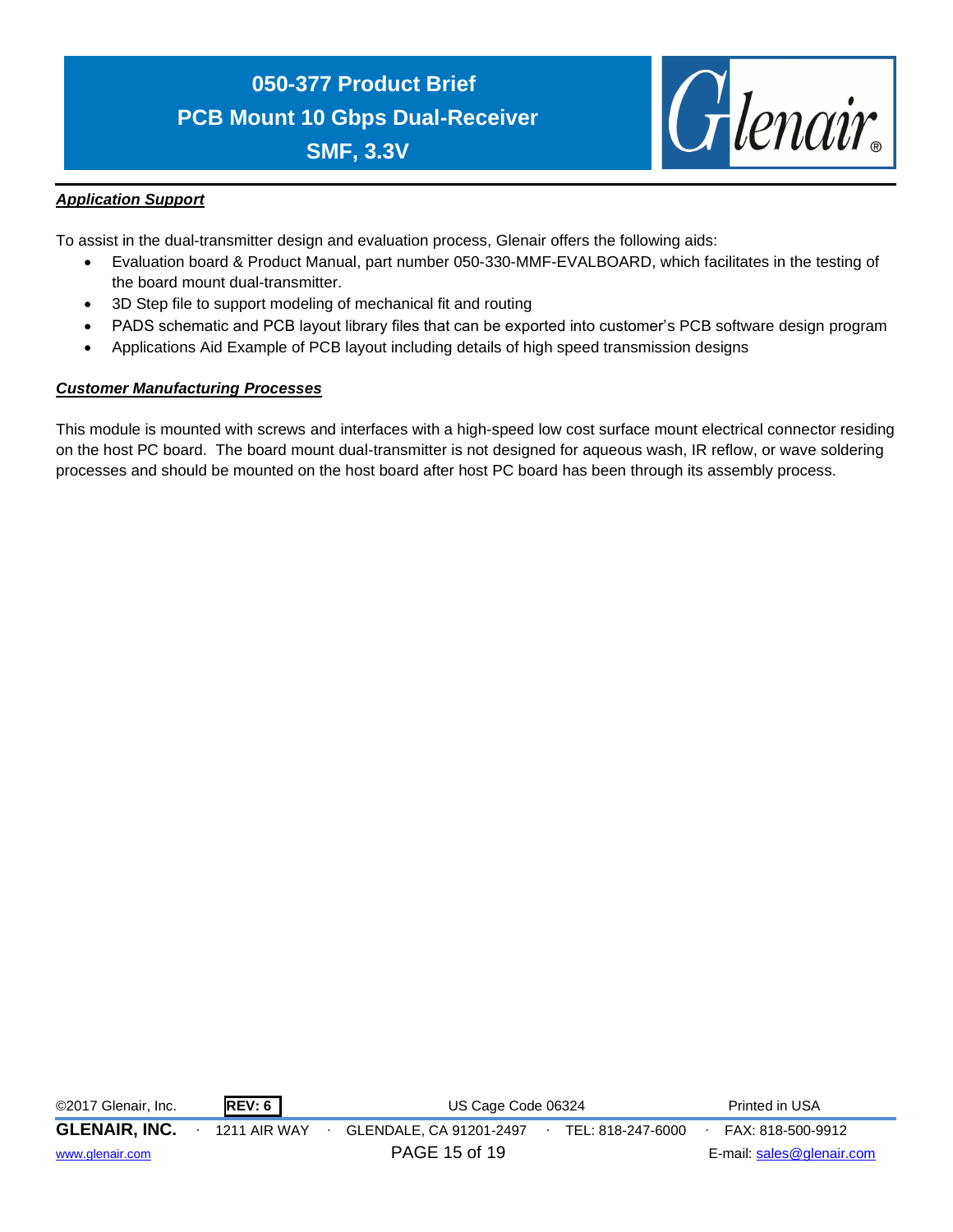

| TABLE 7         |                 | TWO-WIRE INTERFACE ID: DATA FIELDS - ADDRESS AOh          |                |                |                                                                  |
|-----------------|-----------------|-----------------------------------------------------------|----------------|----------------|------------------------------------------------------------------|
| <b>Byte</b>     | #               | Data                                                      | <b>Byte</b>    | #              | Data                                                             |
| Decimal         | Hex             | <b>Notes</b>                                              | <b>Decimal</b> | Hex            | <b>Notes</b>                                                     |
| $\bf{0}$        | 80              | <b>Glenair PCB mount Transceiver</b>                      | 37             | 00             | Vendor OUI (NOT USED)                                            |
| $\mathbf{1}$    | 04              | Serial ID Module Definition                               | 38             | $00\,$         | Vendor OUI (NOT USED)                                            |
| $\mathbf{2}$    | 80              | "GC" Fiber Optic Connector                                | 39             | 00             | Vendor OUI (NOT USED)                                            |
| 3               | $00\,$          |                                                           | 40             | 30             | "በ"<br>Vendor Part Number ASCII character (Note 5)               |
| 4               | $00\,$          |                                                           | 41             | 35             | "5"<br>Vendor Part Number ASCII character (Note 5)               |
| 5               | $00\,$          |                                                           | 42             | 30             | "በ"<br>Vendor Part Number ASCII character (Note 5)               |
| 6               | $\overline{00}$ |                                                           | 43             | 2D             | $\frac{1}{n}$<br>Vendor Part Number ASCII character (Note 5)     |
| $\overline{7}$  | $\overline{00}$ |                                                           | 44             | 33             | "З"<br>Vendor Part Number ASCII character (Note 5)               |
| 8               | $00\,$          |                                                           | 45             | 37             | "7"<br>Vendor Part Number ASCII character (Note 5)               |
| 9               | $\overline{00}$ |                                                           | 46             | 36             | "7"<br>Vendor Part Number ASCII character (Note 5)               |
| 10              | $00\,$          |                                                           | 47             | 43             | "C"<br>Vendor Part Number ASCII character (Note 5)               |
| 11              | 06              | Compatible with 64/66B encoded data                       | 48             | 32             | "2"<br>Vendor Part Number ASCII character (Note 5)               |
| 12              | 67              | BR, 10.3125 Gbps                                          | 49             | 2D             | "_"<br>Vendor Part Number ASCII character (Note 5)               |
| 13              | 00              |                                                           | 50             | 32             | "2"<br>Vendor Part Number ASCII Character (Note 5)               |
| 14              | 00              |                                                           | 51             | 37             | "7"<br>Vendor Part Number ASCII Character (Note 5)               |
| 15              | 64              | 9/125 µm Fiber, 10km @ 1.25Gbps                           | 52             | 32             | "2"<br>Vendor Part Number ASCII Character (Note 5)               |
| 16              | $00\,$          |                                                           | 53             | 39             | "Q"<br>Vendor Part Number ASCII Character (Note 5)               |
| 17              | $\overline{00}$ |                                                           | 54             | 20             | $\alpha$ $\alpha$<br>Vendor Part Number ASCII Character (Note 5) |
| 18              | $\overline{00}$ |                                                           | 55             | 20             | $\alpha/\alpha$<br>Vendor Part Number ASCII Character (Note 5)   |
| 19              | $00\,$          |                                                           | 56             | 20             | $\alpha$<br>Vendor REV Level ASCII Character (Note 5)            |
| 20              | 47              | "G" Vendor NAME ASCII Character                           | 57             | 20             | $\alpha/\alpha$<br>Vendor REV Level ASCII Character (Note 5)     |
| $\overline{21}$ | 4C              | "  "<br>Vendor NAME ASCII Character                       | 58             | 20             | $\mathbf{u}$ as<br>Vendor REV Level ASCII Character (Note 5)     |
| 22              | 45              | "E" Vendor NAME ASCII Character                           | 59             | 20             | $\alpha$ $\alpha$<br>Vendor REV Level ASCII Character (Note 5)   |
| $\overline{23}$ | 4E              | Vendor NAME ASCII Character<br>"N"                        | 60             | 04             | Hex Byte of Laser Wavelength (Note 6)                            |
| 24              | 41              | "А"<br>Vendor NAME ASCII Character                        | 61             | F <sub>6</sub> | Hex Byte of Laser Wavelength (Note 6)                            |
| 25              | 49              | " "<br>Vendor NAME ASCII Character                        | 62             |                | <b>RESERVED</b>                                                  |
| 26              | 52              | "R"<br>Vendor NAME ASCII Character                        | 63             |                | Check sum code for ID fields 0-62 (Note 7)                       |
| 27              | 20              | $\alpha\alpha$<br>Vendor NAME ASCII Character             | 64             | $00\,$         |                                                                  |
| 28              | 20              | $_{\rm III}$<br>Vendor NAME ASCII Character               | 65             | 02             | RX_LOS                                                           |
| 29              | 20              | $\alpha\alpha$<br>Vendor NAME ASCII Character             | 66             | $00\,$         |                                                                  |
| 30              | 20              | $\mathfrak{u}\mathfrak{u}$<br>Vendor NAME ASCII Character | 67             | $00\,$         |                                                                  |
| 31              | 20              | $\mathfrak{u}\mathfrak{u}$<br>Vendor NAME ASCII Character | 68-83          |                | Serial Number, ASCII (Note 8)                                    |
| 32              | 20              | $\alpha\alpha$<br>Vendor NAME ASCII Character             | 84-91          |                | Date Code (Note 9)                                               |
| 33              | 20              | $\mathfrak{u}\mathfrak{u}$<br>Vendor NAME ASCII Character | 92             | 68             | Diagnostic Monitoring Type                                       |
| 34              | 20              | $\alpha\alpha$<br>Vendor NAME ASCII Character             | 93             | B <sub>0</sub> | <b>Enhanced Options</b>                                          |
| 35              | 20              | $\mathfrak{u}\mathfrak{u}$<br>Vendor NAME ASCII Character | 94             | 05             | SFF-8472 rev 11.0                                                |
| 36              | $00\,$          |                                                           | 95             |                | Checksum for bytes 64-94 (Note 7)                                |
|                 |                 |                                                           | 96-255         | $00\,$         |                                                                  |

Notes:

1. RESERVED

2. RESERVED

3. RESERVED

4. RESERVED

5. Table 1, Part number options/extensions. Temperature and Screw Length Mod Codes will not be added onto Digital Memory ID.

6. Laser wavelength is represented in 16 unsigned bits. The hex representation of 1310 nm is 051E. The hex representation of 850nm is 0352.

7. Addresses 63 and 95 are checksums calculated per SFF-8472 and SFF-8074, and stored prior to product shipment.

8. Addresses 68-83 specify the module's ASCII serial number and will vary by unit.

9. Addresses 84-91 specify the module's ASCII date code and will vary according to manufactured date-code.

| ©2017 Glenair, Inc.  | REV: 6       | US Cage Code 06324      | Printed in USA    |                           |
|----------------------|--------------|-------------------------|-------------------|---------------------------|
| <b>GLENAIR, INC.</b> | 1211 AIR WAY | GLENDALE, CA 91201-2497 | TEL: 818-247-6000 | FAX: 818-500-9912         |
| www.glenair.com      |              | PAGE 16 of 19           |                   | E-mail: sales@glenair.com |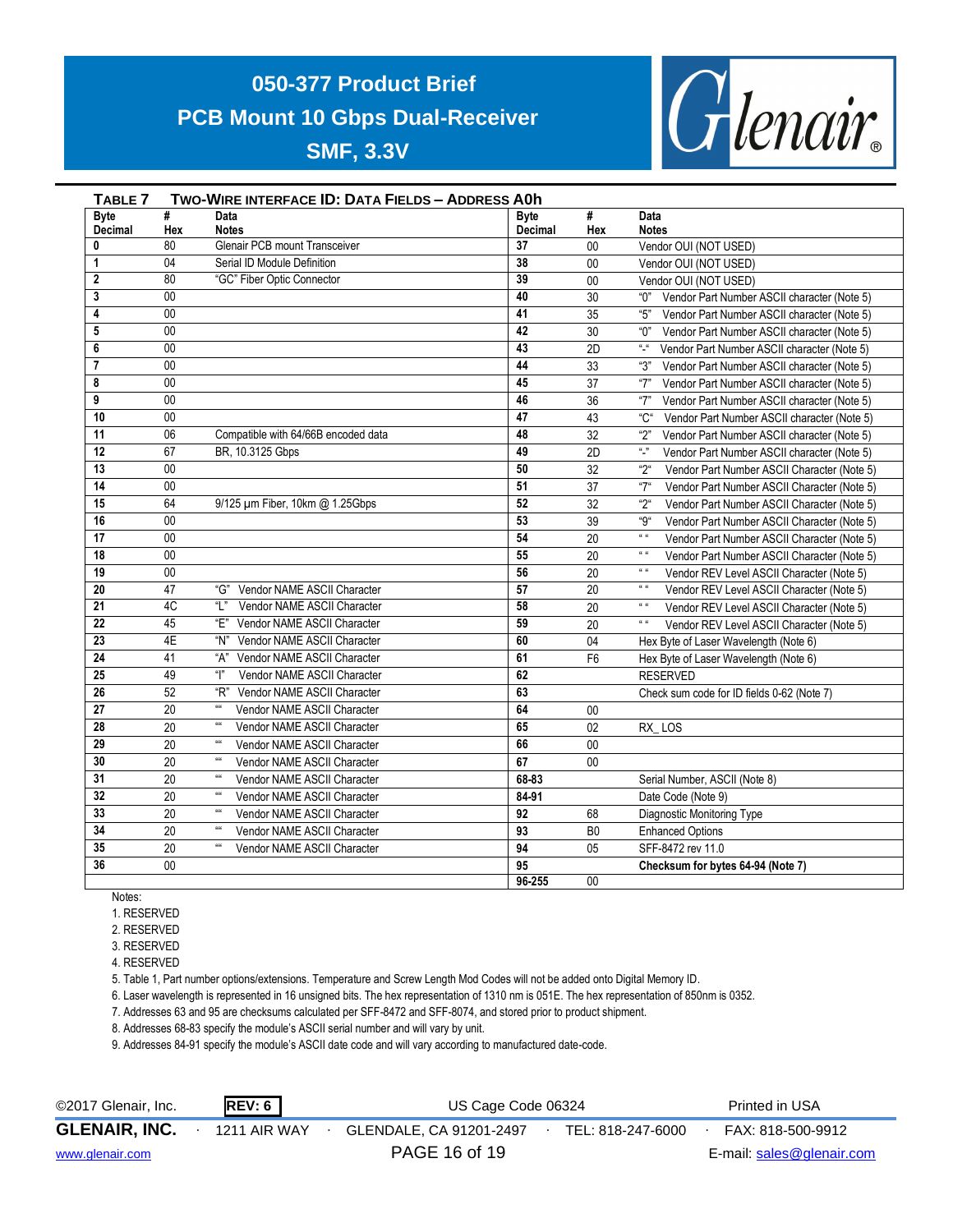

#### **Table 8 Two-Wire interface ID: Data Fields – Address A2h (RX1), A4h (RX2) standard (or see Table 1A for other options)** *NOTE: TX Data fields are not applicable (i.e. address 16-31 and 100-103 are not applicable)*

| Byte #         | Data                        | Byte #         | $1001$ L. The Data holds are not applicable the address to ST and Too Too are not applicable)<br><b>Data</b> | Byte $#$       | <b>Data</b>                |
|----------------|-----------------------------|----------------|--------------------------------------------------------------------------------------------------------------|----------------|----------------------------|
| <b>Decimal</b> | <b>Notes</b>                | <b>Decimal</b> | <b>Notes</b>                                                                                                 | <b>Decimal</b> | <b>Notes</b>               |
| 0              | Temp H Alarm MSB (Note 1)   | 26             | Reserved                                                                                                     | 104            | Rx Pavg MSB (Note 5)       |
| $\mathbf{1}$   | Temp H Alarm LSB (Note 1)   | 27             | Reserved                                                                                                     | 105            | Rx Pavg LSB (Note 5)       |
| $\mathbf 2$    | Temp L Alarm MSB (Note 1)   | 28             | Reserved                                                                                                     | 106            | Reserved                   |
| 3              | Temp L Alarm LSB (Note 1)   | 29             | Reserved                                                                                                     | 107            | Reserved                   |
| 4              | Temp H Warning MSB (Note 1) | 30             | Reserved                                                                                                     | 108            | Reserved                   |
| 5              | Temp H Warning LSB (Note 1) | 31             | Reserved                                                                                                     | 109            | Reserved                   |
| 6              | Temp L Warning MSB (Note 1) | 32             | RX Pwr H Alarm MSB (Note 5)                                                                                  | 110            | Status/Control             |
| 7              | Temp L Warning LSB (Note 1) | 33             | RX Pwr H Alarm LSB (Note 5)                                                                                  | 111            | Reserved                   |
| 8              | Vcc H Alarm MSB (Note 2)    | 34             | RX Pwr L Alarm MSB (Note 5)                                                                                  | 112            | Flag Bits                  |
| 9              | Vcc H Alarm LSB (Note 2)    | 35             | RX Pwr L Alarm LSB (Note 5)                                                                                  | 113            | Flag Bits                  |
| 10             | Vcc L Alarm MSB (Note 2)    | 36             | RX Pwr H Warning MSB (Note 5)                                                                                | 114            | Reserved                   |
| 11             | Vcc L Alarm LSB (Note 2)    | 37             | RX Pwr H Warning LSB (Note 5)                                                                                | 115            | Reserved                   |
| 12             | Vcc H Warning MSB (Note 2)  | 38             | RX Pwr L Warning MSB (Note 5)                                                                                | 116            | Flag Bits                  |
| 13             | Vcc H Warning LSB (Note 2)  | 39             | RX Pwr L Warning LSB (Note 5)                                                                                | 117            | Flag Bits                  |
| 14             | Vcc L Warning MSB (Note 2)  | 40-45          | Reserved                                                                                                     | 118            | Reserved                   |
| 15             | Vcc L Warning LSB (Note 2)  | 56-94          | <b>External Cal Constants</b>                                                                                | 119            | Reserved                   |
| 16             | Reserved)                   | 95             | Checksum for bytes 0-94                                                                                      | 120-122        | Reserved                   |
| 17             | Reserved                    | 96             | Temperature MSB (Note 1)                                                                                     | 123            | Reserved                   |
| 18             | Reserved                    | 97             | Temperature LSB (Note 1)                                                                                     | 124            | Reserved                   |
| 19             | Reserved                    | 98             | Vcc MSB (Note 2)                                                                                             | 125            | Reserved                   |
| 20             | Reserved                    | 99             | Vcc LSB (Note 2)                                                                                             | 126            | Reserved                   |
| 21             | Reserved                    | 100            | Reserved                                                                                                     | 127            | Reserved (Note 8)          |
| 22             | Reserved                    | 101            | Reserved                                                                                                     | 128-247        | Customer Writable (Note 9) |
| 23             | Reserved                    | 102            | Reserved                                                                                                     | 248-255        | Vendor Specific            |
| 24             | Reserved                    | 103            | Reserved                                                                                                     |                |                            |
| 25             | Reserved                    |                |                                                                                                              |                |                            |

Notes:

1. Temperature (Temp) is decoded as a 16 bit signed twos compliment integer in increments of 1/256 °C.

2. Supply voltage (VCC) is decoded as a 16 bit unsigned integer in increments of 100 μV.

3. RESERVED

4. RESERVED.

5. Received average optical power (Rx Pwr) is decoded as a 16 bit unsigned integer in increments of 0.1 μW.

6. Bytes 55-94 are not intended from use but have been set to default values per SFF-8472.

7. Bytes 95 is a checksum calculated (per SFF-8472) and stored prior to product shipment.

8. Byte 127 accepts a write but performs no action (reserved legacy byte).

9. Bytes 128-247 are write enabled (customer writable).

| ©2017 Glenair, Inc.  | REV: 6       | US Cage Code 06324                           | Printed in USA            |
|----------------------|--------------|----------------------------------------------|---------------------------|
| <b>GLENAIR, INC.</b> | 1211 AIR WAY | GLENDALE, CA 91201-2497<br>TEL: 818-247-6000 | FAX: 818-500-9912         |
| www.glenair.com      |              | PAGE 17 of 19                                | E-mail: sales@glenair.com |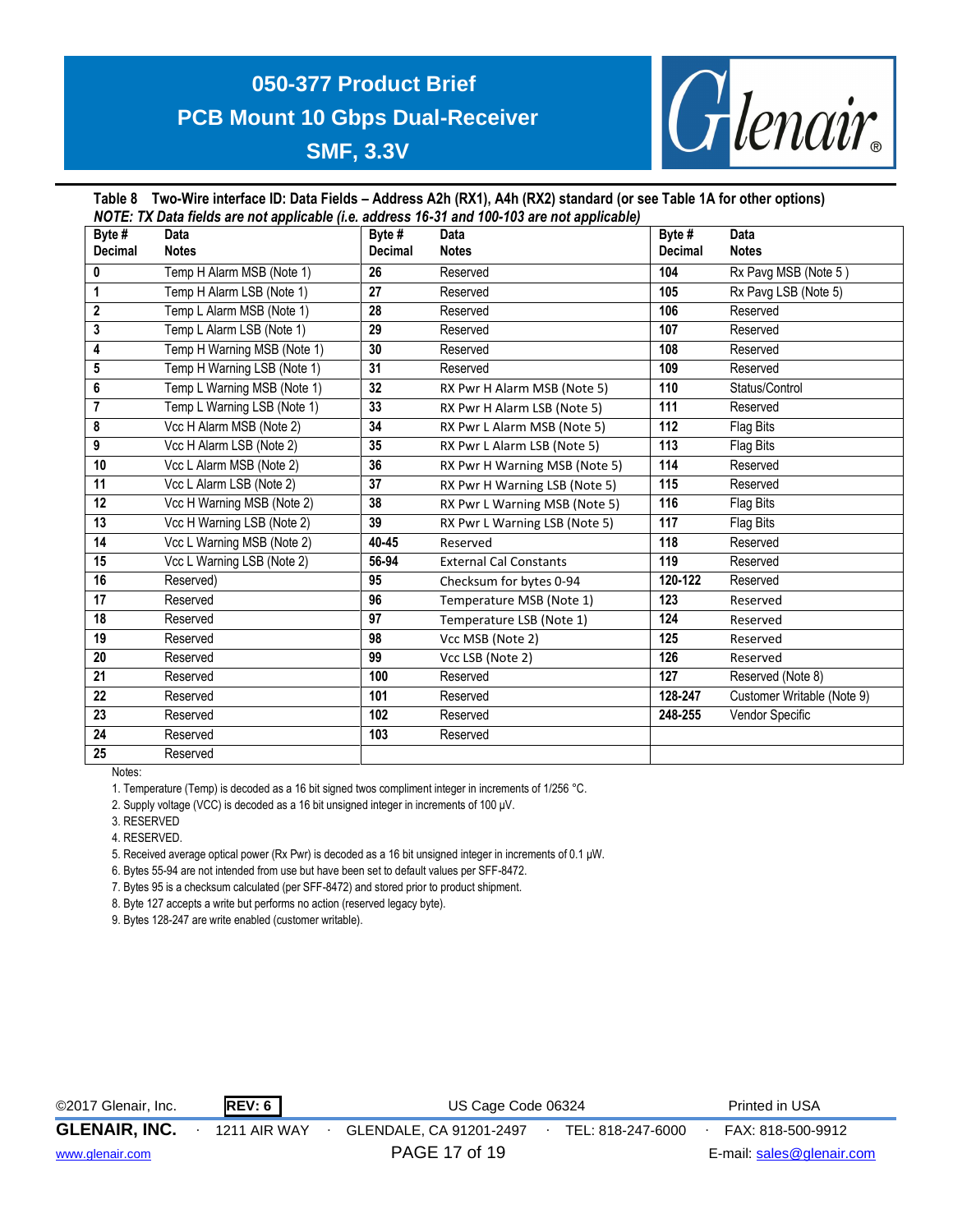

| <b>TRANSCEIVER DIGITAL DIAGNOSTIC MONITOR CHARACTERISTICS (WHEN APPLICABLE)</b><br>TABLE <sub>9</sub> |               |      |              |                                                                        |
|-------------------------------------------------------------------------------------------------------|---------------|------|--------------|------------------------------------------------------------------------|
| <b>PARAMETER</b>                                                                                      | <b>SYMBOL</b> | MIN. | <b>UNITS</b> | <b>NOTES</b>                                                           |
| Dual-Receiver Internal Temperature                                                                    |               |      |              | Temperature is measured internal to the Dual-Receiver and is valid     |
| Accuracy                                                                                              | Tint          | ±3.0 | °C           | from                                                                   |
|                                                                                                       |               |      |              | -40°C to +85 °C case temperature                                       |
| Dual-Receiver internal Supply                                                                         |               |      |              | Supply voltage is measured internal to the Dual-Receiver and can,      |
| Voltage accuracy                                                                                      | Vint          | ±0.1 |              | with less accuracy, be correlated to the voltage at the Vcc pin. Valid |
|                                                                                                       |               |      |              | over $3.3V \pm 5%$                                                     |
| Received Average Optical Input                                                                        |               |      |              | Coupled from 50/125 mm MM fiber                                        |
| Power Accuracy                                                                                        | PR            | ±3.0 | dB           | Valid from -24 dBm to - 1 dBm                                          |

| ©2017 Glenair, Inc.  | <b>REV: 6</b> | US Cage Code 06324      | Printed in USA    |                           |
|----------------------|---------------|-------------------------|-------------------|---------------------------|
| <b>GLENAIR, INC.</b> | 1211 AIR WAY  | GLENDALE, CA 91201-2497 | TEL: 818-247-6000 | FAX: 818-500-9912         |
| www.glenair.com      |               | PAGE 18 of 19           |                   | E-mail: sales@glenair.com |